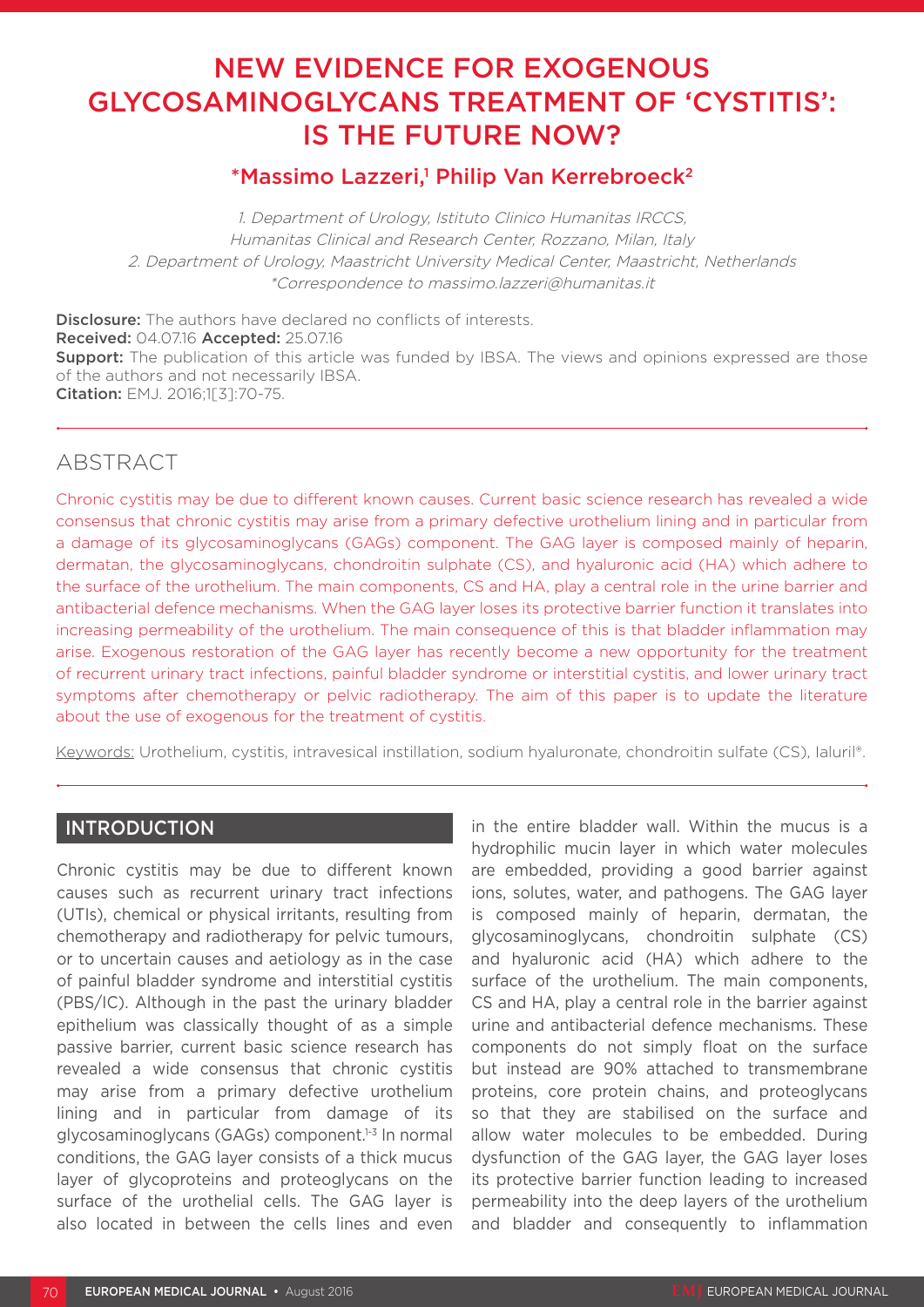(cystitis). Exogenous restoration of the GAG layer has recently become a new opportunity for the treatment of recurrent UTIs, PBS/IC, and lower urinary tract symptoms after chemotherapy or pelvic radiotherapy. Recently, Lazzeri et al.4 provided an update on the clinical use of GAG therapy starting in such different clinical conditions.

In 2016, two new and well-designed papers dealt with the role of GAGs in the treatment of cystitis. Ciani et al.<sup>5</sup> addressed the role of Ialuril<sup>®</sup> for the treatment of recurrent UTIs and Gacci et al.<sup>6</sup> reported the clinical use of exogenous GAGs in patients with post-radiation cystitis. The aim of this paper is to update the literature about the use of exogenous GAGs for the treatment of cystitis starting from the pathophysiology of GAGs dysfunction.

## PATHOPHYSIOLOGY OF GLYCOSAMINOGLYCANS DAMAGE

Different causes may be considered in the early stage of GAG injury. Autoimmune diseases, chronic bacterial infections, chemicals such as anticancer drugs (cyclophosphamide or bacillus Calmette– Guérin [BCG] exposure), or radiation exposure can all result in urothelial GAG loss. Damaging this shielding layer would result in the loss of protective function and would allow both the normal (i.e. H+, K+, Na+, Cl-) and abnormal constituents of urine (i.e. metabolites of cytotoxic drugs or toxic substances excreted in urine) to come into direct contact with the subepithelial layers. This infiltration through the GAGs barrier defect can cause subepithelial layer inflammation and delay or prevent the healing of both the damaged bladder urothelial cells as well as the GAGs.<sup>7</sup> The GAGs healing failure, due to chronic pathological stimuli (i.e. recurrent UTIs or radiotherapy), leads to the activation of a specific subset of unmyelinated C fibres in the suburothelium.<sup>8</sup> They are peptidecontaining fibres (substance P, neurokinin A and B, calcitonin gene-related peptide, and Bradykinin) and although they serve as primary afferents, they may play an important role in the regulation of the lower urinary tract by an efferent function.<sup>8</sup> The afferent function, mediated by the release of neuropeptides from their central endings, is involved in the regulation of the micturition reflex, pain sensation, and activation of the visceral reflex. The efferent function due to the release of substance P, calcitonin gene-related peptide, and tachykinins from peripheral endings regulate

the smooth muscle contraction, immune cell migration, mast cells degranulation, and neurogenic inflammation. There is robust evidence supporting their role in bladder chronic inflammation.<sup>4</sup>

Furthermore, when the GAGs defect persists or its healing process fails, chronic stimulation of suburothelial tissues may result in visceral hypersensitivity of bladder C fibre nociceptors.<sup>9</sup> Clinically, the neuronal hypersensitivity, i.e. the exaggerated perception to normal stimuli, leads to allodynia: the perception of nociceptive stimulation which occurs for stimuli that would usually evoke an innocuous sensation (i.e. pain during bladder filling). It also leads to hyperalgesia: exaggerated pain sensation to a stimulation which is normally mildly noxious (i.e. high pain intensity for mild inflammation).

Based on such evidence the use of exogenous GAGs for early repair of the GAG layer has been suggested and investigated. The hypothetical mechanisms of action are complex and include inhibition of adherence of immune complexes to polymorphonuclear cells, inhibition of leukocyte migration, and aggregation, regulation of fibroblast and endothelial cell proliferation, and enhancement of connective tissue healing.<sup>10</sup>

#### UP-TO-DATE: THE CLINICAL EVIDENCE

#### Urinary Tract Infections

Almost 50% of women will experience at least one UTI in their lifetime and in 20–50% of these, the episode is followed by a second infection within 6 months.11 In the USA, up to 15% of women develop UTIs each year, and one in four of those will have one or more recurrences. This condition however is not restricted to women, and it is estimated that the annual incidence of UTIs in males aged 17-79 years in the USA is 2.2%.<sup>12</sup> The symptoms of UTI, particularly when recurrent, impact on quality of life and productivity, affecting physical and emotional functioning, vitality, sexual and social functioning, and general health perceptions.<sup>13</sup>

Eradication of the infection has been the aim of current management strategies. Continuous or patient-initiated antimicrobial therapy is the current standard management practice for the treatment of acute UTIs and the prophylaxis of recurrent UTIs.14 Agents include trimethoprim with or without sulphamethoxide, nitrofurantoin, cefaclor, cephalexin, norfloxacin, ciprofloxacin, and fosfomycin. Disadvantages of this choice of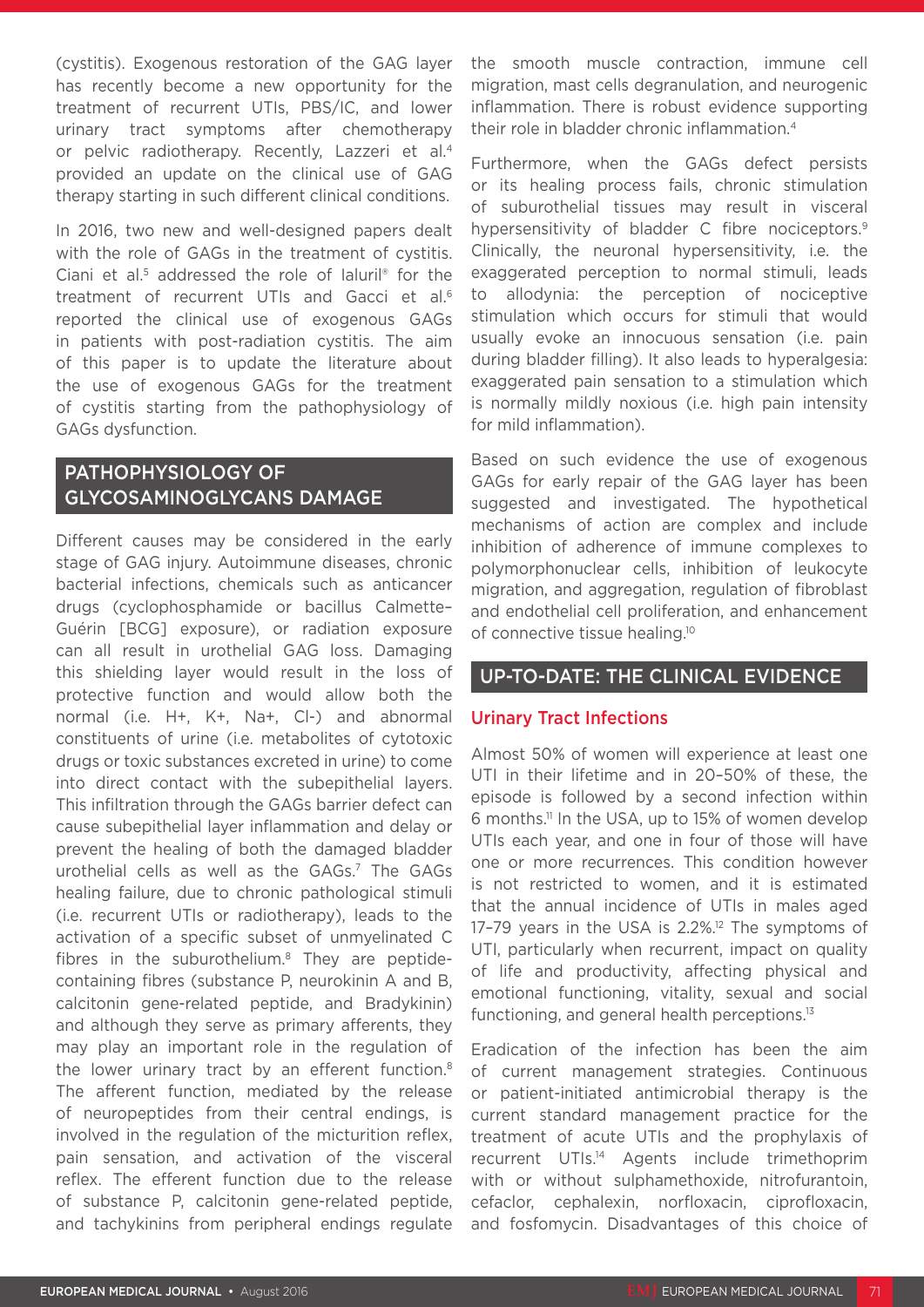treatment include the adverse effects associated with the antimicrobial agents and the increasing drug resistance.<sup>15</sup>

Despite our broad array of very successful antimicrobial agents, UTIs remain a complex clinical condition. Urothelial GAGs also play an important role in fending off infection, by virtue of forming a physical barrier as well as binding and encapsulating bacteria.

Currently, there are a range of commercially available intravesical formulations of exogenous GAGs. There are formulations containing a low concentration of HA (0.08%), a low concentration of CS (0.2%), or a high concentration of CS (2%). Exogenous GAGs, especially in the combination of HA and CS (laluril®, IBSA), were originally investigated for efficacy in patients with PBS/IC who had not benefited from other therapies.<sup>16</sup> Recently, Ialuril® showed efficacy and safety for the prevention of recurrent UTIs.<sup>17</sup>

Earlier observational studies showed that exogenous intravesical HA markedly reduced recurrences of UTIs<sup>18,19</sup> and were followed by a prospective study of the combination of HA and CS in patients with recurrent UTIs.<sup>17</sup> This randomised, double-blind, placebo-controlled trial of Ialuril® (four instillations at weekly intervals, then five instillations at monthly intervals) monitored the 28 patients randomised to Ialuril® and the 29 patients randomised to placebo for 12 months. Patients treated with active drug had fewer UTI recurrences, a longer time to recurrence, and a greater improvement in quality of life than patients in the placebo group. They experienced fewer episodes of UTI and a longer mean time-to-recurrence than patients receiving placebo (87% versus 10% and 185 versus 53 days; p<0.05, for both); the total number of UTIs experienced at 6 and 12 months was also significantly less (p<0.05) in the Ialuril® group. Symptoms (according to the Pelvic Pain and Urgency/Frequency [PUF] score) improved significantly and quality of life was also improved at 12 months (p<0.001).

De Vita et al.<sup>20</sup> compared exogenous intravesical GAGs to antibiotic prophylaxis for recurrent UTIs in 28 women; the intravesical treatment significantly reduced the recurrence of UTIs and improved urinary symptoms, quality of life, and cystometric capacity at 12-month follow-up. Results in the GAGs (Ialuril®) and antibiotic groups were: number of recurrences (1 versus 2.3; p=0.02),

mean 3-day voiding (17.8 versus 24.2; p=0.04), symptoms according to visual analogue scale (VAS) score (pain: 1.6 versus 7.8; p<0.001), PUF score (11.2 versus 19.6; p<0.001), King's Health Questionnaire score (18.4 versus 47.3; p<0.001), and maximum cystometric capacity (380 versus 229 mL; p<0.001). As in the Damiano et al.<sup>17</sup> study, tolerability of Ialuril® formulation was good with no serious adverse events reported. Recently Cicione et al.<sup>21</sup> assessed the effectiveness of intravesical instillation of HA and CS as a non-antibiotic treatment option for prophylaxis of recurrent UTIs in female patients at seven European institutions.21 They used an intravesical instillation of 50 mL HA 1.6% and CS 2% solution in 157 women with recurrent UTIs. UTI episodes decreased from 4.13±1.14 to 0.44±0.50 (p=0.01) at 12 months, while recurrent UTI time prolonged from 94.8±25.1 days to 178.4±37.3 days (p=0.01) at 12 months. An improvement in symptoms and quality of life was achieved.

The critical analysis of these studies offers some considerations. The number of instillations seems to be an important marker of success for intravesical administration therapy. Furthermore, in contrast to what happens with antibiotic prophylaxis owing to side effects and development of resistance, the effectiveness of GAG reinstatement therapy improves over time, with an even better expected comparative effectiveness profile in the long-run as showed by Ciani et al.<sup>5</sup>

#### Painful Bladder Syndrome and Interstitial Cystitis

To improve the integrity and function of the bladder lining, exogenous intravesical GAG replacement therapies are one of the treatment options for patients with PBS/IC, generally refractory to conventional therapy.14

Morales et al.<sup>22</sup> found a complete or partial response rate of 71% for up to 1 year. Recently Engelhardt et al.<sup>23</sup> observed a 50% complete bladder symptom remission after intravesical HA. Those patients who responded did not use additional therapy during the 5-year follow-up; 41.7% with symptom recurrence improved with HA maintenance.<sup>23</sup> Hanno et al.<sup>24</sup> reached a different conclusion. They carried out a double-blind, placebo-controlled, multicentre clinical study of different HA preparations (40 or 200 mg/ $\text{cm}^3$ ) and they did not find any significant efficacy of sodium hyaluronate compared with placebo.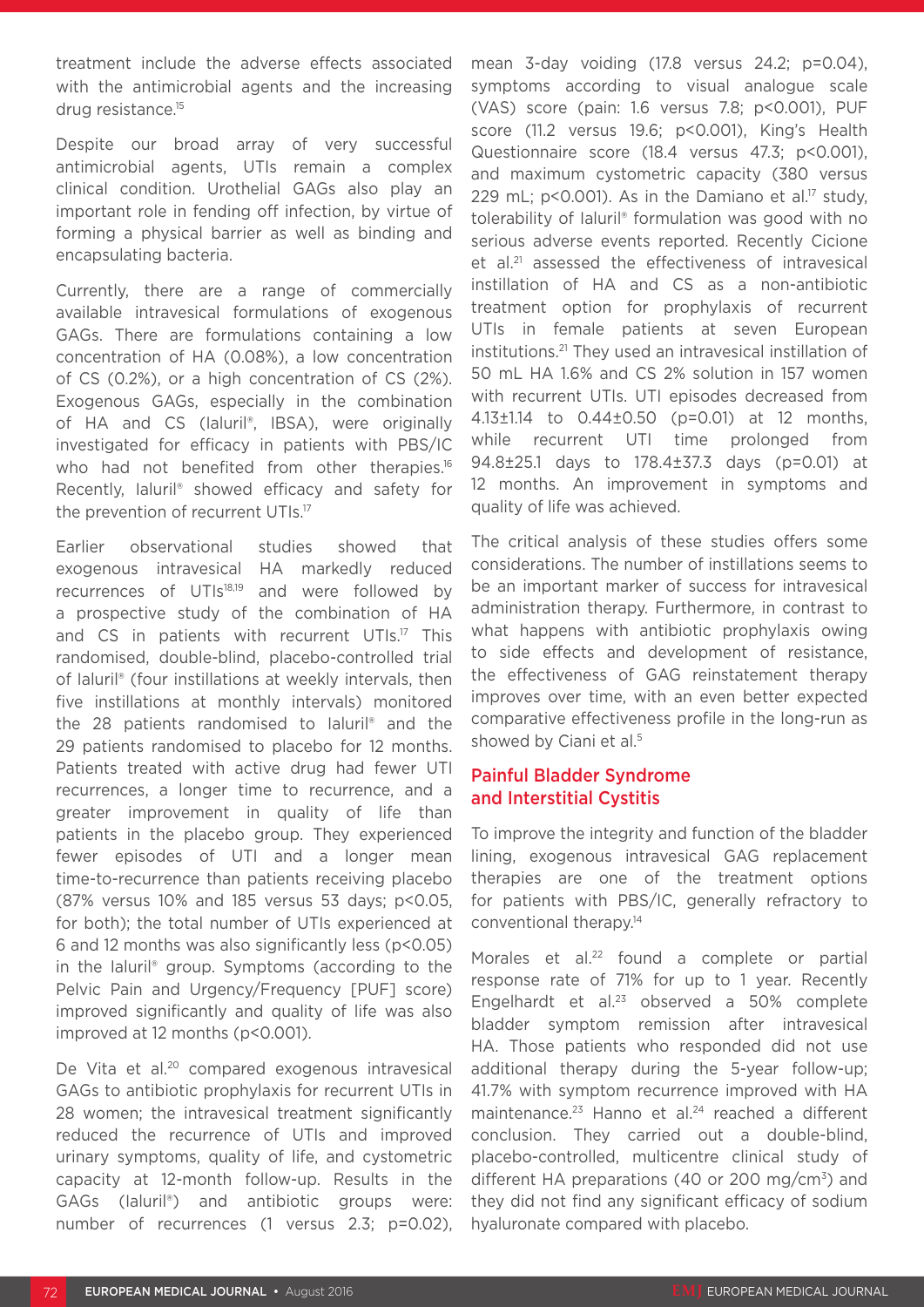Steinhoff et al.<sup>25</sup> investigated the exogenous CS therapy efficiency by an open-label 12-month study. The authors found a response rate for symptom improvement of 67% in 18 patients with 40 mL instillations of CS 0.2% weekly for 4 weeks and then monthly for 12 months. A recently published randomised controlled trial (RCT) failed to show superiority of CS 2.0% over control after 6 weeks of treatment.26

Porru et al.<sup>27</sup> investigated the efficiency of intravesical CS/HA combination in 20 PBS/IC patients. A VAS for pain and urgency, number of void per day, mean voiding volume, Interstitial Cystitis Symptom Index, and PUF score improved compared with baseline. Cervigni et al.<sup>28</sup> seemed to confirm such results. They reported the long-term results of intravesical CS/HA therapy in 12 patients and showed the sustained efficiency for 3 years in terms of mean number of voids per day and mean volume per void with the confirmation of quality of life assessments. The same author confirmed such results in 2014.29 In this study, 74 patients were treated with Ialuril® and 36 with RIMSO-50®. At baseline, mean pain VAS scores of 65.53 (standard deviation [SD]: 21.00) and 64.58 (SD: 20.53) were reported in the Ialuril® and the RIMSO-50 group, respectively. At the end-of-treatment visit, the response to treatment in terms of pain decrease from baseline was statistically significant in both groups, with a VAS score reduction of -39.27 (SD: 24.52) for Ialuril® and of -31.00 (SD: 26.38) for RIMSO-50. For the 59 patients in the Ialuril® and 31 patients in the RIMSO-50 group completing the follow-up period, the mean VAS reduction was of -43.71 (SD: 28.56) and of -33.65 (SD: 31.31), respectively. The results from voiding diaries and the questionnaire scores were consistent with pain reduction. There was a higher proportion of patients with adverse events in the RIMSO-50 (30.56%; 95% confidence interval [CI]: 13.61–43.45) than in the Ialuril® (14.86%; 95% CI: 6.86–23.27) group. A case of strangury and a case of suprapubic pain, both treatment-related, led to withdrawal of two patients, one per group.

Despite the limitations of most of those studies, findings confirmed the role of combination therapy with HA and CS as a safe and effective option for the treatment of patients with refractory PBS/IC.

#### Chemo and Radio-Induced Cystitis

Cystitis can be induced by both radiotherapy and chemotherapy, and can be either acute or chronic.30 The condition often results in storagetype lower urinary tract symptoms and haematuria. It is generally thought that damage to the GAG layer coating the urothelium is the initial trigger for development of cystitis. In order to prevent and/or treat such conditions GAG replenishment therapy with CS, heparin, HA, and a new combination of CS and HA (Ialuril®) have been used.

Shao et al. $31$  randomised 36 patients undergoing radiotherapy for gynaecological malignancies to receive either HA or hyperbaric oxygen therapy. They found no significant differences between the two groups in terms of haematuria, voiding frequency, or VAS pain at 6, 12, and 18 months after treatment, except for a decreased frequency of voiding at 12 months in the HA group. Sommariva et al.32 studied the effects of intravesical HA+CS in patients with symptomatic late radiation tissue cystitis. In this 12-month, prospective, longitudinal, non-randomised, investigative pilot study, patients with severe haematuria received daily instillations 5 days/week in Month 1, 3 days/week in Month 2, 2 days/week in Month 3, once weekly in Months 4−6, every 2 weeks in Months 7−8, every 3 weeks in Months 9−10, and monthly/bimonthly for 1 year. Patients with or without occasional haematuria received instillations 3 days/week in Month 1, 2 days/week in Month 2, 1 day/week in Months 3−4, every 2 weeks in Months 5−6, every 3 weeks in Months 7−8, and monthly/bimonthly for 1 year. A total of 32 patients were enrolled. Authors found interesting results. Starting from a mean baseline of 66.9 mL, bladder capacity significantly increased to 101.9 mL at 3 months and to 174.4 mL at 12 months (p<0.001 for both versus baseline). Voiding frequency also significantly decreased from 14.6/day at baseline to 10.5 at Month 3 and 8.8 at Month 12 (p<0.001 for both versus baseline). Significant increases were observed after 3 and 12 months for the quality of life as measured by the European Quality of Life 5-Dimensions (EuroQol-5D) and the EuroQol-5D VAS.

Giannessi et al.<sup>33</sup> investigated a group of patients with cystitis and nocturia related to post-radiation bladder pain. This study evaluated the impact of HA+CS on symptoms and bother related to nocturia in men with bladder pain syndrome. Authors concluded that HA+CS was effective in reducing nocturia and related bother after radiotherapy. Gacci et al.<sup>34</sup> confirmed such results. Although bladder instillation treatment with a combination of HA and CS can be considered effective in reducing nocturnal voiding frequency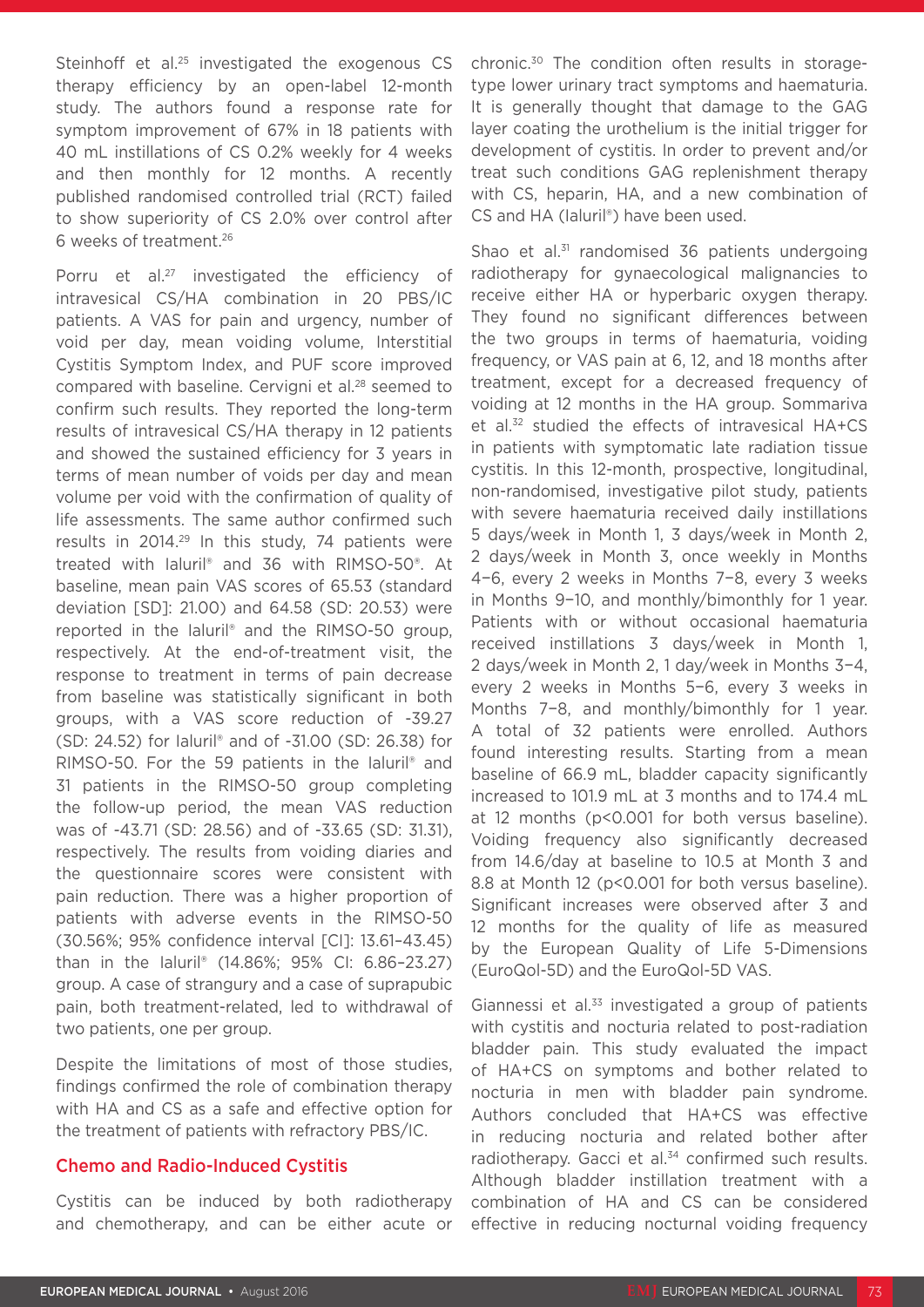in men with post-radiation bladder pain following prostate cancer, RCTs with sham treatment are needed to extend and validate results.

BCG-induced chemical cystitis unresponsive to conventional therapies represents a considerable challenge for clinicians. While BCG is considered to be an effective treatment to reduce recurrence and progression of non-muscle-invasive bladder cancer, it is indeed associated with local treatmentrelated side effects that can lead to discontinuation or interruption.

Imperatore et al.<sup>35</sup> investigated the effect of treatment for BCG-induced chemical cystitis unresponsive to traditional treatments with intravesical administration of HA+CS. At all followup times, significant improvements were seen in VAS scores for pain and urgency, voids per 24 hours, and urine volume per void. Significant improvements were observed throughout the 12-week study period. These authors concluded that intravesical instillation of HA+CS is an efficacious strategy for refractory BCG-induced chemical cystitis with results that appear to be long-lasting.

Finally, Topazio et al.36 investigated if sequential administration of HA could reduce the side effects related to BCG. A total of 30 consecutive subjects undergoing BCG intravesical administration for high-risk non-muscle-invasive bladder cancer were randomised to receive either BCG alone or BCG+HA. Mean VAS score for pain was significantly lower in the group receiving the combination of BCG+HA. International Prostate Symptom Score and number of daily micturitions were all significantly lower in the group receiving BCG+HA.

All these approaches are very interesting and could offer a real alternative or a new protective treatment to post-radiotherapy tissue damage. However, most of the studies are not RCTs and do not include a control group. For this reason, caution is necessary in interpreting them. Furthermore, some open issues remain. The undefined schedule treatment, the prevalence of male population, different types of tumours, and small sample size requires new information before the introduction of this treatment to clinical practice. Currently an international study using Ialuril®, IBSA for the prevention of post-radiation pelvic syndrome is ongoing and results are expected in the next months.

#### **CONCLUSION**

Robust evidence indicates that a defective urothelial barrier may underlie or be involved in the pathogenesis of several chronic bladder conditions, such as PBS/IC, recurrent UTIs, and chemical and radiation cystitis. These different clinical entities that were in the past considered distinct diseases can now be viewed as diseases caused as a result of the dysfunction of a common physiological element, the urothelium and associated GAG lining.

This renewed approach to looking at the pathophysiology of these GAG disorders will allow the development of more effective treatments for these debilitating and sometimes chronic diseases. Preliminary studies of the intravesical instillation of a combined solution containing a high concentration of HA and CS as GAG replacement therapy suggest that this formulation has efficacy potential in both UTIs and PBS/IC. Importantly, the safety profile of this combination has been reported to be very favourable, without adverse events of particular significance. New emerging oral formulations could be a non-invasive and complementary approach, although no evidence exists till now.

#### REFERENCES

1. Parsons CL. The role of the urinary epithelium in the pathogenesis of interstitial cystitis/prostatitis/urethritis. Urology. 2007;69(4 Suppl):9-16.

2. Hauser PJ et al. Abnormalities in Expression of Structural, Barrier and Differentiation Related Proteins, and Chondroitin Sulfate in Feline and Human Interstitial Cystitis. J Urol. 2015;194(2): 571-7.

3. Engles CD et al. Intravesical chondroitin sulfate inhibits recruitment

of inflammatory cells in an acute acid damage "leaky bladder" model of cystitis. Urology. 2012;79(2);483.

4. Lazzeri M et al. Managing chronic bladder diseases with the administration of exogenous glycosaminoglycans: an update on the evidence. Ther Adv Urol. 2016;8(2):91-9.

5. Ciani O et al. Intravesical administration of combined hyaluronic acid (HA) and chondroitin sulfate (CS) for the treatment of female recurrent urinary tract infections: a European multicentre nested case-control study. BMJ Open. 2016;6(3):e009669.

6. Gacci M et al. Bladder Instillation Therapy With Hyaluronic Acid and Chondroitin Sulfate Improves Symptoms of Postradiation Cystitis: Prospective Pilot Study. Clin Genitourin Cancer. 2016. [Epub ahead of print].

7. Hurst RE et al. A deficit of chondroitin sulfate proteoglycans on the bladder uroepithelium in interstitial cystitis.